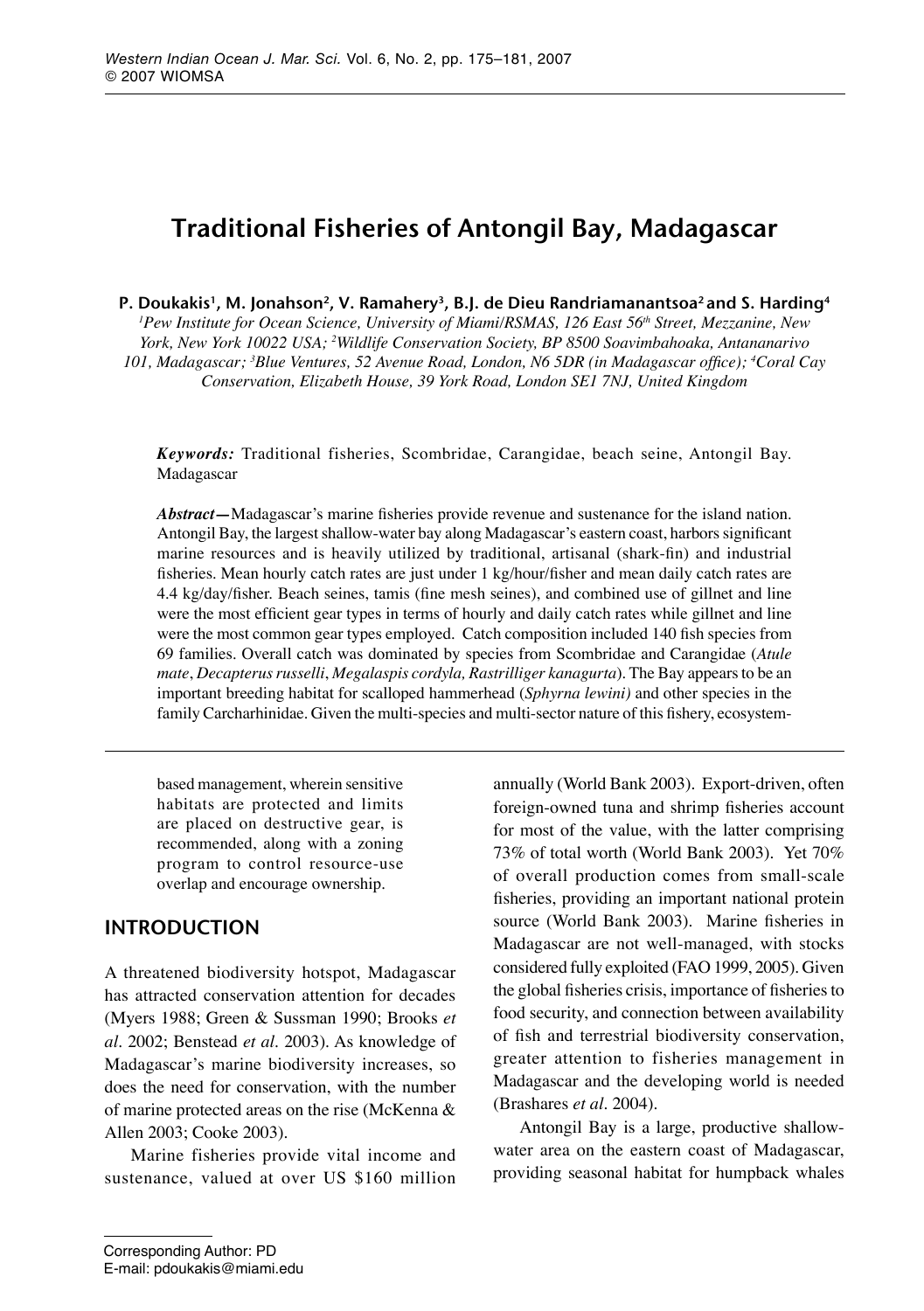(*Megaptera novaeangliae*) and harboring marine protected areas (Rosenbaum *et al*.1997; Kremen *et al*. 1999; Francis *et al*. 2002; Ersts & Rosenbaum 2003). Herein we characterize the traditional fishery of the Bay.

### Materials and Methods

Sheltered from the Indian Ocean by the Masoala peninsula, Antongil Bay is a 2,800 km2 semienclosed bay with maximum depths of 70 m (Figure 1). Nine major rivers and many small tributaries enter the Bay. Estuaries, seagrass beds, mangroves, and reefs can be found, with the latter occurring within marine protected areas (Figure 1). The watershed includes protected forests of Masoala National Park (PNM) and Makira and agricultural/ degraded areas (Figure 1**).** Air temperatures range from 26º C to 21º C and rainfall from 300-500

mm/month (December – August) to 75-150 mm/ month (dry season), with annual values exceeding 2,000 mm/year.

Seven large and many smaller villages occur around the Bay, with fewer settlements on the eastern side due to the presence of the PNM and the absence of roads. Maroantsetra, the largest and wealthiest town, has the most diverse economy while smaller villages rely mostly on fishing and agriculture (rice, vanilla, cloves and coffee). Fishing complements agriculture, and while it does not provide a sole-source of income, fish is the primary source of protein. Transport and ecotourism are also economically important. Fishing includes a traditional fishery, conducted on-foot or from dug-out canoes (pirogues), an artisanal fishery, comprised of about six motorized vessels (25-50 hp motorized vessels <30 m length) targeting sharks for fin export, and a seasonal



**Fig. 1. Map of Madagascar and Antongil Bay illustrating Masoala National Park. Note: abbreviations denote landing site names as follows: Navana (NAV), Rantohely (RTL) and Maroantsetra (Andranonangozy (AGZ), Antsiranamborondolo (ATSB))**

industrial fishery, performed by a maximum of five large trawling vessels targeting shrimp for export and finfish bycatch for export and national sale.

Informal community interviews and observations were conducted in 14 villages in 2000. Fisheries monitoring programs were then established in Navana (NAV), Rantohely (RTL) and Maroantsetra (landing sites Andranonangozy (AGZ), Antsiranamborondolo (ATSB)) between 2001 and 2003 (Figure 1). Villagers were trained in data recording and to examine and record the catch of 8-10 fishermen per day, 16 days per month. Total catch weight, weight by Malagasy name, fishing site, effort, gear, and total daily effort (number pirogues fishing) were recorded. Local Malagasy fish names were documented to family and/or species, with voucher specimens deposited at the American Museum of Natural History (AMNH; New York, USA). Hourly and daily CPUE comparisons between gear types were performed using nonparametric multiple comparisons in SPSS 15.0 for Windows.

## **RESULTS**

Antongil Bay's traditional fishery is non-specific and non-target, with all non-poisonous, non-taboo species consumed. Gillnets, line, beach seines, tamis (small mesh seines of mosquito net or thin cloth), wooden seines and tidal traps ("vitry"), and spearguns (not reported here) are used. No destructive fishing (poisons, dynamite) occurs. Fishing is conducted generally near the villages

where fish are consumed, although markets in large towns (Maroantsetra, Rantohely, Masoala) are supplied by fishers from within and outside of the Bay. Fish not consumed immediately are dried, smoked and/or salted. Men and women of all ages fish, with women and small children using seine nets and traps on foot; men and older boys conduct pirogue-based fishing, and groups of men, women and children are involved in beach seining. Fishmongers are generally women and wives of fishermen.

Gillnets are the commonest gear used (of mean length 150 m, range of 50-400 m, 1 m height and 2.5-5 cm mesh) followed by hook and line fishing. Average daily fishing effort was five hours (Table 1). Fishers using line and gillnet combined spent the most time fishing (Table 1). Mean catch rates for all sites and gears combined was just under 1 kg/hour/ fisher and 4.4 kg/day/fisher (Table 1). Significant differences  $(\leq 0.05)$  were found among gear types for hourly and daily rates (Table 2). On average, 20 pirogues were active per day.

Catches included over 140 fish species from 69 families with over 225 local names (Table 3). Specimens of 81 species were preserved at the AMNH. Catches were dominated by species of Scombridae (47%) and Carangidae (16%). *Rastrelliger kanagurta* represented 38% of the total catch, *Megalaspis cordyla*, 7%, and other small Carangids (*Atule mate*, *Decapterus russelli*), 9%. Sharks, shrimp and marine mammals occur in the traditional catch. Small sharks are not directly targeted or valued (\$0.15-0.50 /individual). Catch

**Table 1. Results of fisheries monitoring program in Antongil Bay, Madagascar. G: gillnet; L: line; V: Vitry (fence like structures made of wood or reeds); T: tamis (fine-mesh seine); G/L: gillnet and line combined; BS: beach seine**

| Gear      | <b>CPUE</b> (kg/fisher/hour) |       |      | CPUE (kg/fisher/day) |       |      | Time (minutes)  |                |      |
|-----------|------------------------------|-------|------|----------------------|-------|------|-----------------|----------------|------|
|           | Mean<br>(Range)              | SЕ    | N    | Mean<br>(Range)      | SE    | N    | Mean<br>(Range) | SE             | N    |
| G         | 0.83                         | 0.018 | 3351 | 4.50                 | 0.103 | 3404 | 306             | $\overline{c}$ | 3364 |
| L         | 0.66                         | 0.025 | 1245 | 3.45                 | 0.166 | 1245 | 293             | 3              | 1215 |
| V         | 0.81                         | 0.057 | 77   | 3.80                 | 0.401 | 78   | 270             | 12             | 77   |
| T         | 2.41                         | 0.418 | 38   | 7.10                 | 0.983 | 38   | 204             | 12             | 38   |
| G/L       | 1.53                         | 0.296 | 62   | 10.91                | 2.203 | 64   | 416             | 13             | 63   |
| <b>BS</b> | 4.62                         | 0.500 | 87   | 9.27                 | 0.296 | 92   | 133             | 10             | 86   |
| All       | 0.88                         | 0.019 | 4865 | 4.43                 | 0.094 | 4964 | 300             | $\overline{c}$ | 4843 |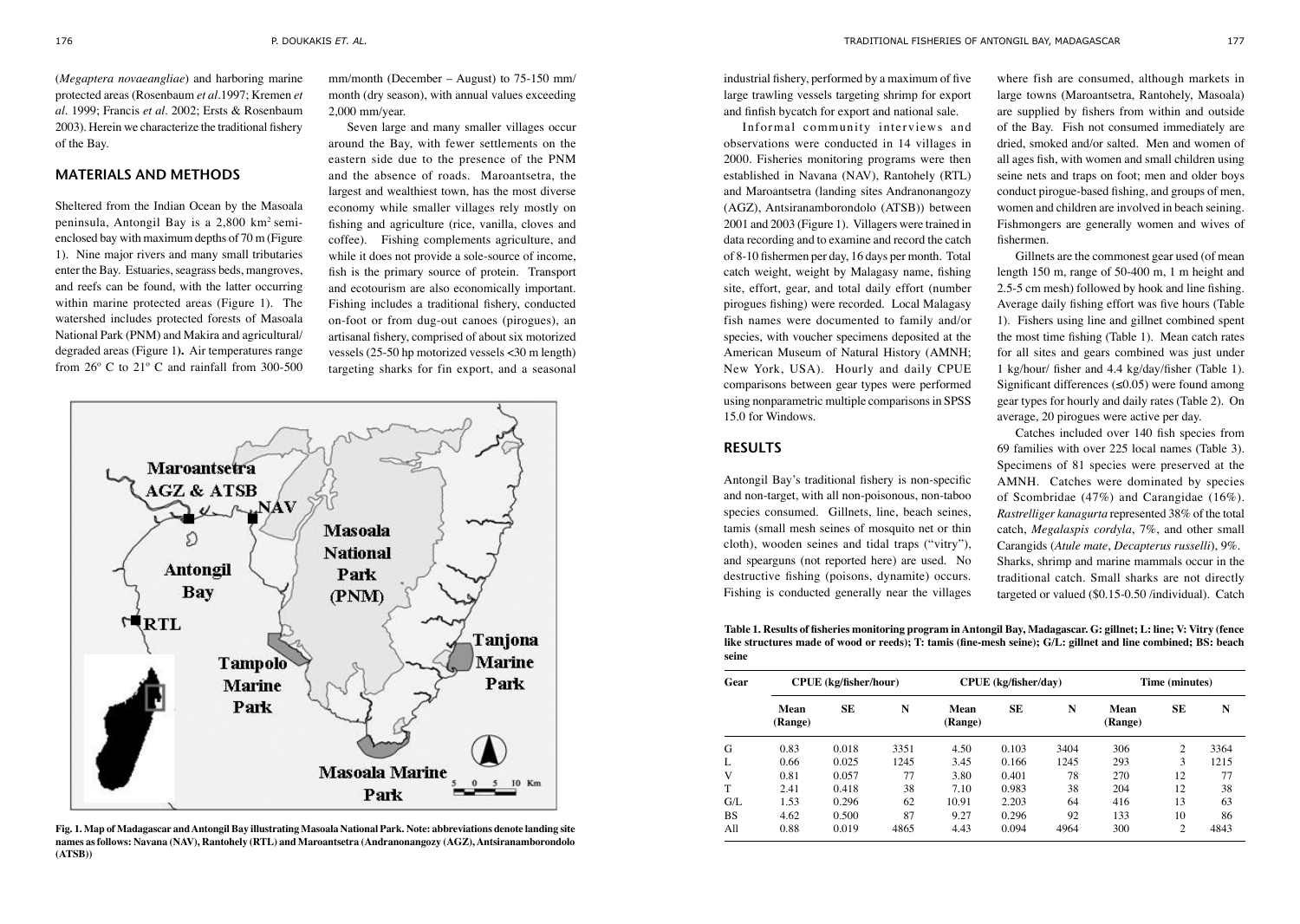**Table 2. Results of non-parametric multiple comparisons between CPUE for gear types and hours and daily catches (see Table 1 for abbreviations). Hourly rate comparisons above diagonal, daily rate comparisons below, with significant differences (0.05) indicated (\*)**

|           | G | L | <b>BS</b> | v | G/L | т   |
|-----------|---|---|-----------|---|-----|-----|
| G         |   | * | $*$       |   |     | $*$ |
| L         | ∗ |   | *         | - |     | *   |
| <b>BS</b> | ∗ | * |           | * | *   | *   |
| V         |   |   | $*$       |   |     | *   |
| G/L       | ∗ | * |           | * |     |     |
| т         |   | * |           | * |     |     |

**Table 3. Families of fish harvested in the Antongil Bay, Madagascar, traditional fishery listed in decreasing order of abundance (by weight). Multiple family names are indicated when species within all families had been observed and the accuracy of monitor identification was uncertain. Species specific information available from the author upon request**

Scombridae Carangidae Engraulidae Anguillidae, Muraenesocidae, Muraenidae Sciaenidae Mullidae Sphyraenidae Atherinidae, Elopidae, Clupeidae Gobiidae, Platycephalidae, Synodontidae Ariidae Serranidae Carcharhinidae, Rhinobatidae Sphyrnidae Menidae, Leiognathidae Gerreidae, Sparidae Trichiuridae Haemulidae Belonidae , Hemiramphidae Bothidae, Cynglossidae, Soleidae, Psettodidae Siganidae Terapontidae Lutjanidae Scaridae Psettodidae Polynemidae Sillaginidae Nemipteridae,Holocentridae Plotosidae Pempheridae, Apogonidae Chirocentridae Ambassidae Echeneidae Mugilidae Pomacentridae Lethrinidae

Acanthuridae Labridae Balistidae, Diodontidae, Ostraciidae, Tetraodontidae Scatophagidae Rachycentridae Caesionidae Monodactylidae Dactylopteridae Muraenidae Scorpaenidae Zanclidae Fistulariidae Kyphosidae Aulostomidae Liparidae

records contained 273 individual sharks (NAV N=62 in 29 months; RTL N=211 in 13 months) of small size (mean TL 52.0 cm  $\pm$  14.9 SD, range 13.5-97.0 cm). Sharks identified by local name (N=203) consisted of species of non-hammerhead (N=111; mean TL 52 cm ± 14.9 SD 17.0 cm, range 13.5-97.0 cm) and hammerhead species identified as *Sphyrna lewini* (N=92; mean TL 52 cm ± 12.4 SD 17.0 cm, range 28.0-90.0 cm). All non-hammerhead sharks were species of Carcharhinidae. Three specimens of *Rhizoprionodon acutus* were deposited in the AMNH collection (40.0 cm TL). Hammerhead sharks were not captured at any site between July and September, while non-hammerhead sharks were captured only from June –December at RTL. Guitarfishes (Rhinobatos sp. *Rhynchobatus djiddensis*) also occur in the traditional catch. These fishes are not consumed due to local taboo. Interviews revealed that dugong (*Dugong dugong*), dolphins, and sea turtles are caught, the latter in catch reports at NAV. Shrimp occur in catches using beach seines and other gear.

#### **Discussion and Conclusion**

This study provides baseline catch data for the traditional fishery in Antongil Bay. The CPUE values observed are lower than those in reef fisheries elsewhere in Madagascar and in surrounding island fisheries (see Laroche & Ramananarivo 1995) with hourly CPUE similar to that in São Tomé and Príncipe (d'Almeida *et al*. 1995). Using CPUE to gauge fishery health is difficult given the lack of comparative and baseline data, but the data will be useful for bio-economic modeling of the importance of fisheries to local populations (as protein, and for livelihoods), and for gauging future changes in fisheries health and the impacts of management. Comparisons of catch rates among gear types confirmed fisher's assumptions that beach seines yield higher catch rates than other gears. Expanded use of beach seines and other efficient gear (tamis) could significantly impact the fishery and ecosystem.

Antongil Bay appears to be a productive system, with high biodiversity and important essential habitat for marine resources. The main species occurring in the traditional fishery, *Rastrelliger kanagurta* and *Decapterus russelli* are small, planktivorous species common in coastal bays and plankton-rich waters, indicating the Bay is rich in primary productivity. Fisheries dependent and independent observation of estuarine seine fisheries in the northern part of the Bay indicate these areas act as juvenile habitat for species occurring in the traditional fishery as adults (Ramahery 2004). The Bay further provides important habitat for sharks (e.g. *Rhizoprionodon acutus* and *Sphyrna lewini*) and guitarfish (Rhinobatos sp. *Rhynchobatus djiddensis*), with juveniles occurring in the traditional fishery on a seasonal basis, and adults, sometimes gravid (e.g. *Sphyrna lewini*), harvested in the artisanal fishery (Doukakis, unpublished). Sharks are increasingly threatened by the shark-fin fishery in the Bay and elsewhere in Madagascar (McVean *et al*. 2006). The Bay also harbors biodiversity beyond that described here as evidenced by catch in other fisheries sectors, including additional species and size classes of Lutjanidae and Scombridae, elasmobranchs (Family Carcharhinidae, Dasyatidae, Hemigaleidae, Myliobatidae, Rhinobatidae, Torpedinidae) (Doukakis, unpublished), coral reef fishes (Odendaal *et al*. 1995; in Cooke 2003), and a recently discovered new species of ponyfish (*Photoplagios* sp.; Sparks 2006).

The health of Antongil Bay's fisheries may be in decline, in part due to poor management. Fishers reported the need to travel farther, for longer, to acquire sufficient catch, decreased size of fish, and species composition changes. Fishers attributed the observed changes to the use of destructive gear (beach seines, small mesh seines), increased overall effort, and/or industrial fishing. The management

of Antongil Bay fisheries is weak, with laws pertaining to fishery regulation (e.g. mesh size, marine mammal and turtle harvest prohibition) not enforced outside of marine protected areas and fisheries officials having limited capacity. Traditional fishers report abandoning practices such as throwing back undersized fish and joint net ownership because of decreasing catch, increased availability of inexpensive gear, and sharing of the fishery with other, unregulated actors.

Spatial and temporal overlap and interaction among fisheries sectors is a major management issue in Antongil Bay and Madagascar overall. A limited continental shelf causes industrial fishers to operate close to shore, with more than two-thirds of industrial shrimp trawler catch in Madagascar occurring within two miles of the coast (Gorez 2000). Although the industrial fishery targets shrimp, finfish by-catch is substantial (by-catch: shrimp ratio estimated at 7:1 to 17:1; Randrianarisoa *et al*. 2005). Low quality by-catch is sold to or collected by traditional fishers, with fishers forced into this practice by their own poor catch rates. Juvenile and adult shrimp harvest by traditional fishers produces conflict, potentially decreasing the productivity of industrial fisheries for shrimp, in turn leading to increased industrial exploitation of finfish as shrimp catch declines. The ecological impacts of trawling are likely to be considerable (e.g. FAO 2001) and traditional fishing gear is often destroyed by industrial trawling. Efforts made during this study to engage the industrial sector were unsuccessful but local NGO activity is currently focused on these issues. The 18 fisher organizations formed during our work provide an important social organization for addressing these issues.

Fisheries management in Antongil Bay should embrace a holistic ecosystem-based approach, incorporating zoning to reduce overlap among sectors, protect essential, heavily exploited habitats and top predators, and reduce destructive gear and industrial trawler by-catch (Pikitch *et al*. 2004). The socio-economic impact of fisheries restrictions should be studied before management action is undertaken, particularly with respect to gender and age. Local populations wish to establish protected areas and restore mangroves degraded for charcoal production. Management must be